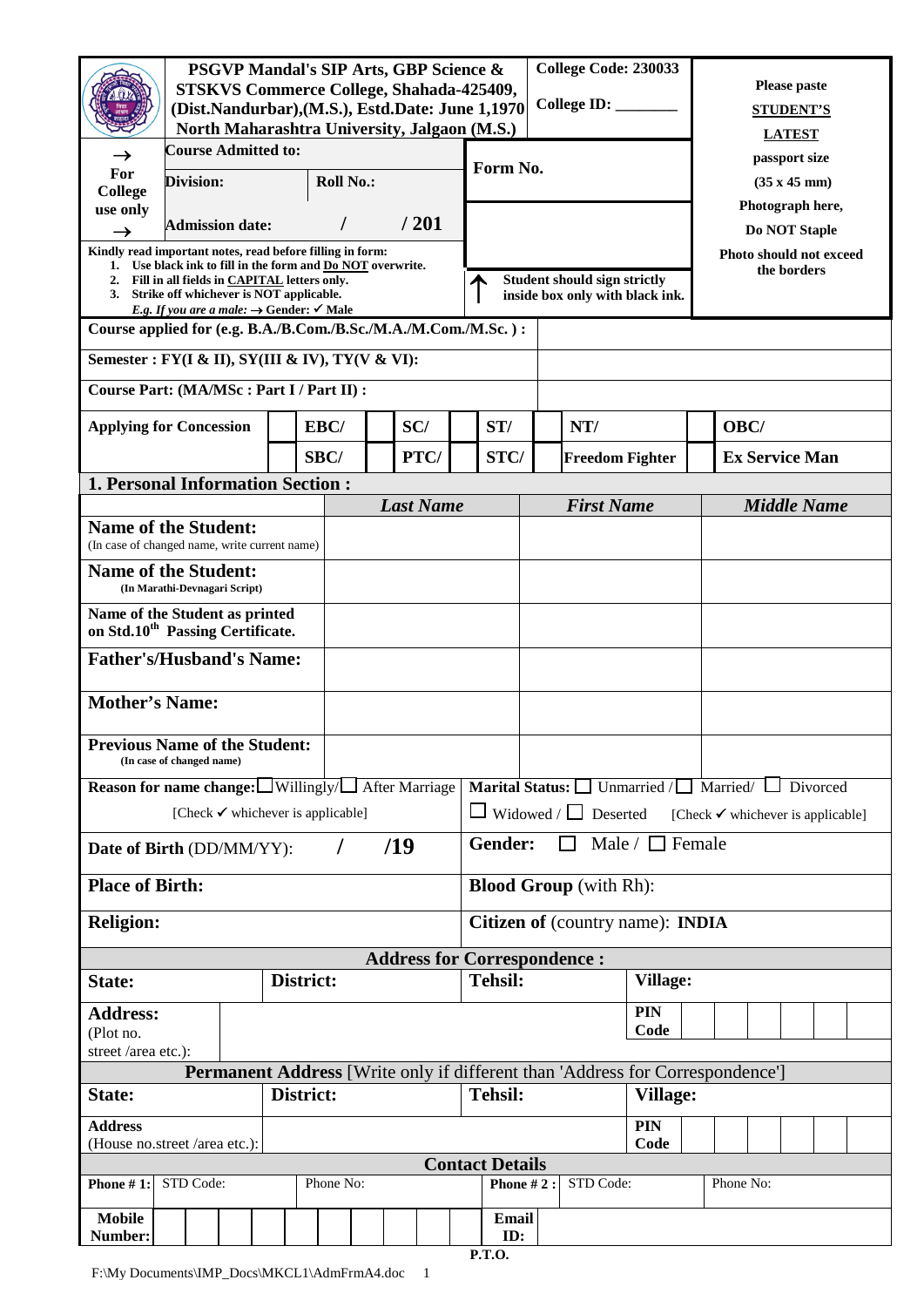| (Page:2)                                     |                                                                                                                                                                        |                                                                                                                                         |        |                                                                                                                                                                             |                                                                                    |                                                                                  |                |                                                                           |  |                                           |                             |           |                                   |  |  |  |
|----------------------------------------------|------------------------------------------------------------------------------------------------------------------------------------------------------------------------|-----------------------------------------------------------------------------------------------------------------------------------------|--------|-----------------------------------------------------------------------------------------------------------------------------------------------------------------------------|------------------------------------------------------------------------------------|----------------------------------------------------------------------------------|----------------|---------------------------------------------------------------------------|--|-------------------------------------------|-----------------------------|-----------|-----------------------------------|--|--|--|
| 2. Legal Reservation Information Section     |                                                                                                                                                                        |                                                                                                                                         |        |                                                                                                                                                                             |                                                                                    |                                                                                  |                |                                                                           |  |                                           |                             |           |                                   |  |  |  |
|                                              | Domicile of State: Maharashtra                                                                                                                                         | Category:                                                                                                                               | Open / |                                                                                                                                                                             | If Reserved: $\Box$ SC/ $\Box$ ST/ $\Box$ DT(A)/ $\Box$ NT(B)/ $\Box$ NT(C)/       |                                                                                  |                |                                                                           |  |                                           |                             |           |                                   |  |  |  |
|                                              |                                                                                                                                                                        | Other State (Specify) :                                                                                                                 |        | $\Box$ Reserved                                                                                                                                                             |                                                                                    | $\Box$ NT(D) $\Box$ OBC/ $\Box$ SBC [Check $\checkmark$ whichever is applicable] |                |                                                                           |  |                                           |                             |           |                                   |  |  |  |
|                                              | <b>Caste:</b>                                                                                                                                                          | <b>Sub-Caste:</b>                                                                                                                       |        |                                                                                                                                                                             | <b>If Physically Challenged:</b> $\Box$ Visually Impaired / $\Box$ Speech and / or |                                                                                  |                |                                                                           |  |                                           |                             |           |                                   |  |  |  |
|                                              |                                                                                                                                                                        |                                                                                                                                         |        |                                                                                                                                                                             |                                                                                    |                                                                                  |                | Hearing Impaired / Orthopedic Disorder or Mentally Retarded               |  |                                           |                             |           |                                   |  |  |  |
|                                              |                                                                                                                                                                        | 3. Social Reservation Information Section [Check (V) whichever is applicable, write name of supporting document attached in section 6.] |        |                                                                                                                                                                             |                                                                                    |                                                                                  |                |                                                                           |  |                                           |                             |           |                                   |  |  |  |
|                                              |                                                                                                                                                                        | Ex-Serviceman /Ward of Ex-Serviceman                                                                                                    |        |                                                                                                                                                                             |                                                                                    |                                                                                  |                |                                                                           |  |                                           |                             |           |                                   |  |  |  |
| Active-Serviceman/ Ward of Active-Serviceman |                                                                                                                                                                        |                                                                                                                                         |        |                                                                                                                                                                             |                                                                                    |                                                                                  |                | Member of Project Affected Family<br>Member of Earthquake Affected Family |  |                                           |                             |           |                                   |  |  |  |
|                                              |                                                                                                                                                                        | Freedom Fighter/Ward of Freedom Fighter                                                                                                 |        |                                                                                                                                                                             |                                                                                    |                                                                                  |                | Member of Flood / Famine Affected Family                                  |  |                                           |                             |           |                                   |  |  |  |
|                                              |                                                                                                                                                                        | Ward of Primary Teacher                                                                                                                 |        |                                                                                                                                                                             |                                                                                    |                                                                                  |                | Resident of Tribal Area                                                   |  |                                           |                             |           |                                   |  |  |  |
|                                              |                                                                                                                                                                        | Ward of Secondary Teacher                                                                                                               |        |                                                                                                                                                                             |                                                                                    |                                                                                  |                | Kashmir Migrant                                                           |  |                                           |                             |           |                                   |  |  |  |
|                                              | Deserted/Divorced/Widowed Women<br>4. Selected /Opted Papers Section [Write paper codes or Paper Names only, in the boxes] (or attach list as per syllabus separately) |                                                                                                                                         |        |                                                                                                                                                                             |                                                                                    |                                                                                  |                |                                                                           |  |                                           |                             |           |                                   |  |  |  |
|                                              |                                                                                                                                                                        | Year/Semester: I/ III/ V                                                                                                                |        |                                                                                                                                                                             |                                                                                    |                                                                                  |                |                                                                           |  |                                           | Year/Semester: II/ IV/ VI   |           |                                   |  |  |  |
|                                              | Code                                                                                                                                                                   |                                                                                                                                         |        | <b>Paper Name</b>                                                                                                                                                           |                                                                                    |                                                                                  |                | Code                                                                      |  |                                           | <b>Paper Name</b>           |           |                                   |  |  |  |
| 1                                            |                                                                                                                                                                        |                                                                                                                                         |        |                                                                                                                                                                             |                                                                                    |                                                                                  | 1              |                                                                           |  |                                           |                             |           |                                   |  |  |  |
| 2                                            |                                                                                                                                                                        |                                                                                                                                         |        |                                                                                                                                                                             |                                                                                    |                                                                                  | $\overline{2}$ |                                                                           |  |                                           |                             |           |                                   |  |  |  |
| 3                                            |                                                                                                                                                                        |                                                                                                                                         |        |                                                                                                                                                                             |                                                                                    |                                                                                  | 3              |                                                                           |  |                                           |                             |           |                                   |  |  |  |
| $\overline{4}$                               |                                                                                                                                                                        |                                                                                                                                         |        |                                                                                                                                                                             |                                                                                    |                                                                                  | $\overline{4}$ |                                                                           |  |                                           |                             |           |                                   |  |  |  |
| 5                                            |                                                                                                                                                                        |                                                                                                                                         |        |                                                                                                                                                                             |                                                                                    |                                                                                  | 5              |                                                                           |  |                                           |                             |           |                                   |  |  |  |
| 6                                            |                                                                                                                                                                        |                                                                                                                                         |        |                                                                                                                                                                             |                                                                                    |                                                                                  | 6              |                                                                           |  |                                           |                             |           |                                   |  |  |  |
| 7                                            |                                                                                                                                                                        |                                                                                                                                         |        |                                                                                                                                                                             |                                                                                    |                                                                                  | 7              |                                                                           |  |                                           |                             |           |                                   |  |  |  |
| 8                                            |                                                                                                                                                                        |                                                                                                                                         |        |                                                                                                                                                                             |                                                                                    |                                                                                  | 8              |                                                                           |  |                                           |                             |           |                                   |  |  |  |
| 9                                            |                                                                                                                                                                        |                                                                                                                                         |        |                                                                                                                                                                             |                                                                                    |                                                                                  | 9              |                                                                           |  |                                           |                             |           |                                   |  |  |  |
| 10                                           |                                                                                                                                                                        |                                                                                                                                         |        |                                                                                                                                                                             |                                                                                    |                                                                                  | 10             |                                                                           |  |                                           |                             |           |                                   |  |  |  |
| 11                                           |                                                                                                                                                                        |                                                                                                                                         |        |                                                                                                                                                                             |                                                                                    |                                                                                  | 11             |                                                                           |  |                                           |                             |           |                                   |  |  |  |
| 12                                           |                                                                                                                                                                        |                                                                                                                                         |        |                                                                                                                                                                             |                                                                                    |                                                                                  | 12             |                                                                           |  |                                           |                             |           |                                   |  |  |  |
| 13                                           |                                                                                                                                                                        |                                                                                                                                         |        |                                                                                                                                                                             |                                                                                    |                                                                                  | 13             |                                                                           |  |                                           |                             |           |                                   |  |  |  |
| 14                                           |                                                                                                                                                                        |                                                                                                                                         |        |                                                                                                                                                                             |                                                                                    |                                                                                  | 14             |                                                                           |  |                                           |                             |           |                                   |  |  |  |
|                                              |                                                                                                                                                                        | <b>5. Educational Details Section</b>                                                                                                   |        |                                                                                                                                                                             |                                                                                    |                                                                                  |                |                                                                           |  |                                           |                             |           |                                   |  |  |  |
|                                              |                                                                                                                                                                        |                                                                                                                                         |        | [Write 'YES' in last column, against the qualifying examination, on basis of which you are seeking admission to<br>the said course write NO in front of other examinations] |                                                                                    |                                                                                  |                |                                                                           |  |                                           |                             |           |                                   |  |  |  |
|                                              |                                                                                                                                                                        | <b>Last College Attended:</b>                                                                                                           |        |                                                                                                                                                                             |                                                                                    | Year:                                                                            |                | Roll No.                                                                  |  |                                           | PRN:                        |           |                                   |  |  |  |
|                                              |                                                                                                                                                                        |                                                                                                                                         |        |                                                                                                                                                                             |                                                                                    |                                                                                  |                |                                                                           |  |                                           |                             |           |                                   |  |  |  |
|                                              | Name of the<br><b>Examination</b>                                                                                                                                      | Name of the<br><b>Board/University</b>                                                                                                  |        | Name of the<br><b>School/College</b>                                                                                                                                        |                                                                                    | Year & Month<br>of Passing                                                       |                | <b>Examination</b><br>Seat No.                                            |  | <b>Mark-sheet</b><br><b>Statement No.</b> | Grade/<br><b>Tot. Marks</b> | Out<br>of | Qualifying<br><b>Examination?</b> |  |  |  |
|                                              | Std $10^{th}$                                                                                                                                                          |                                                                                                                                         |        |                                                                                                                                                                             |                                                                                    |                                                                                  |                | $($ If any $)$                                                            |  |                                           | <b>Obtained</b>             |           | (YES/NO)                          |  |  |  |
|                                              | Std $12^{th}$                                                                                                                                                          |                                                                                                                                         |        |                                                                                                                                                                             |                                                                                    |                                                                                  |                |                                                                           |  |                                           |                             |           |                                   |  |  |  |
|                                              |                                                                                                                                                                        |                                                                                                                                         |        |                                                                                                                                                                             |                                                                                    |                                                                                  |                |                                                                           |  |                                           |                             |           |                                   |  |  |  |
|                                              |                                                                                                                                                                        |                                                                                                                                         |        |                                                                                                                                                                             |                                                                                    |                                                                                  |                |                                                                           |  |                                           |                             |           |                                   |  |  |  |
|                                              |                                                                                                                                                                        |                                                                                                                                         |        |                                                                                                                                                                             |                                                                                    |                                                                                  |                |                                                                           |  |                                           |                             |           |                                   |  |  |  |
|                                              |                                                                                                                                                                        |                                                                                                                                         |        |                                                                                                                                                                             |                                                                                    |                                                                                  |                |                                                                           |  |                                           |                             |           |                                   |  |  |  |
|                                              |                                                                                                                                                                        |                                                                                                                                         |        |                                                                                                                                                                             |                                                                                    |                                                                                  |                |                                                                           |  |                                           |                             |           |                                   |  |  |  |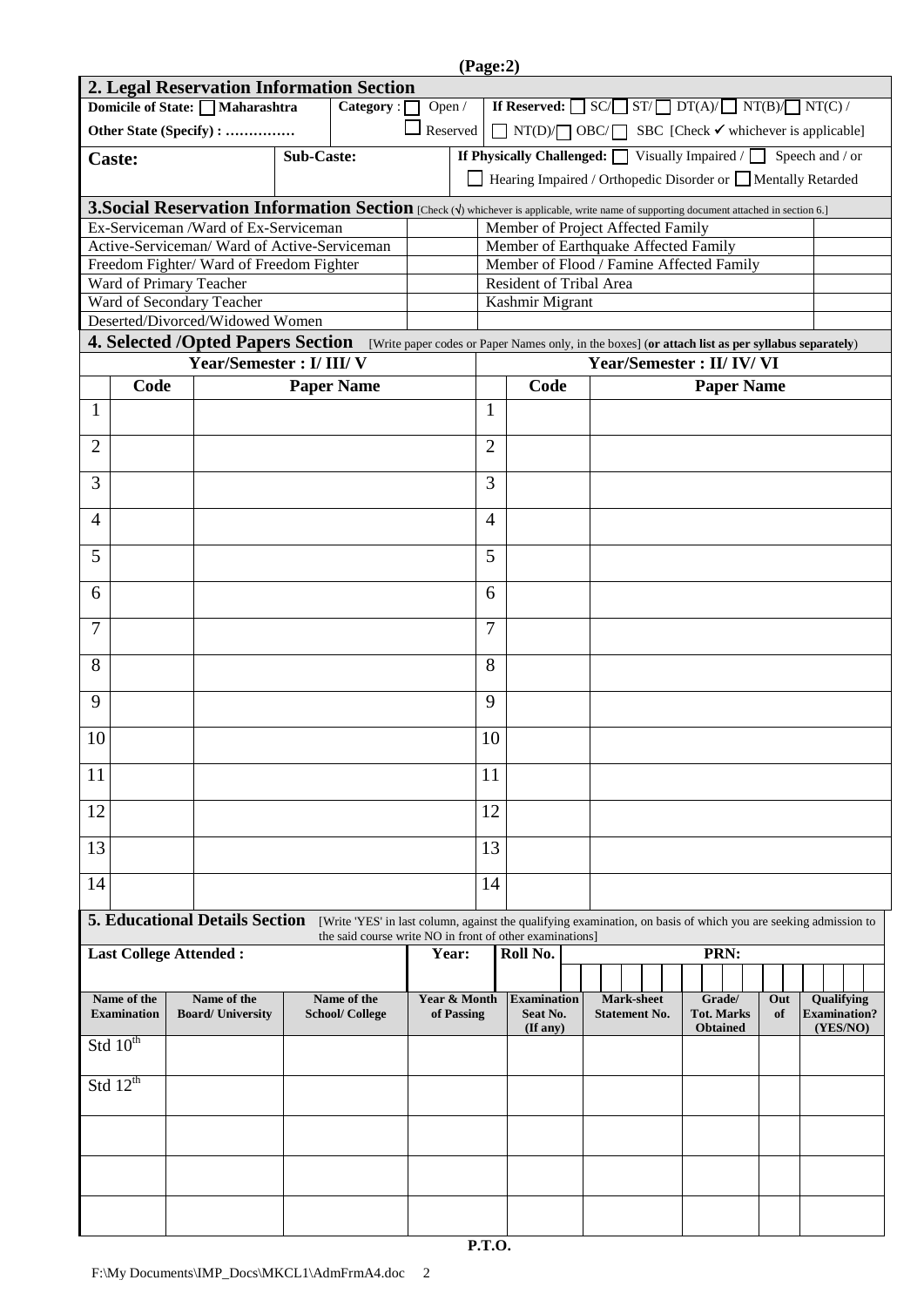|                                                                                                                                                            | <b>6. Guardian Information Section:</b>                                                                                                   |                                      |                                   |                                                |                                   |                   |                                                        |                                              |                                                |            |                                                                                                                                                                                                                                                                                                                                             |  |  |  |
|------------------------------------------------------------------------------------------------------------------------------------------------------------|-------------------------------------------------------------------------------------------------------------------------------------------|--------------------------------------|-----------------------------------|------------------------------------------------|-----------------------------------|-------------------|--------------------------------------------------------|----------------------------------------------|------------------------------------------------|------------|---------------------------------------------------------------------------------------------------------------------------------------------------------------------------------------------------------------------------------------------------------------------------------------------------------------------------------------------|--|--|--|
|                                                                                                                                                            | <b>Guardian's Name:</b>                                                                                                                   |                                      |                                   |                                                |                                   |                   |                                                        |                                              |                                                |            |                                                                                                                                                                                                                                                                                                                                             |  |  |  |
| Occupation of the Guardian: $\Box$ Service/<br>Profession /<br>Business/<br>Annual Income of the Guardian $\overline{\boldsymbol{\mathcal{\overline{T}}}}$ |                                                                                                                                           |                                      |                                   |                                                |                                   |                   |                                                        |                                              |                                                |            |                                                                                                                                                                                                                                                                                                                                             |  |  |  |
| Farmer/ Laborer / $\Box$ Retired                                                                                                                           |                                                                                                                                           |                                      |                                   |                                                |                                   |                   |                                                        | (Last financial year: 1.4.2011 to 31.3.2012) |                                                |            |                                                                                                                                                                                                                                                                                                                                             |  |  |  |
| <b>Phone/Mobile No. of Guardian:</b><br><b>Relation of Guardian with Applicant:</b>                                                                        |                                                                                                                                           |                                      |                                   |                                                |                                   |                   |                                                        |                                              |                                                |            |                                                                                                                                                                                                                                                                                                                                             |  |  |  |
|                                                                                                                                                            | 7. Attached Documents and Certificates Section                                                                                            |                                      |                                   |                                                |                                   |                   |                                                        |                                              |                                                |            |                                                                                                                                                                                                                                                                                                                                             |  |  |  |
| Sr. No.                                                                                                                                                    |                                                                                                                                           | <b>Name of Documents/Certificate</b> |                                   |                                                |                                   |                   |                                                        |                                              | <b>Original / Attested True Copy</b>           |            | Attached(Yes/No)                                                                                                                                                                                                                                                                                                                            |  |  |  |
| $\mathbf{1}$                                                                                                                                               | Passing Certificate of Std. 10 <sup>th</sup>                                                                                              |                                      | One Attested True Copy            |                                                |                                   |                   |                                                        |                                              |                                                |            |                                                                                                                                                                                                                                                                                                                                             |  |  |  |
| $\overline{2}$                                                                                                                                             | Statement of Marks of Std.12 <sup>th</sup>                                                                                                |                                      | Original + 3 Attested True Copies |                                                |                                   |                   |                                                        |                                              |                                                |            |                                                                                                                                                                                                                                                                                                                                             |  |  |  |
| 3                                                                                                                                                          | Leaving Certificate                                                                                                                       |                                      |                                   |                                                | Original + 3 Attested True Copies |                   |                                                        |                                              |                                                |            |                                                                                                                                                                                                                                                                                                                                             |  |  |  |
| $\overline{4}$                                                                                                                                             | Caste Certificate with Category                                                                                                           |                                      |                                   |                                                |                                   |                   | <b>Attested True Copy</b><br><b>Attested True Copy</b> |                                              |                                                |            |                                                                                                                                                                                                                                                                                                                                             |  |  |  |
| 5                                                                                                                                                          | Non Creamy Layer Certificate                                                                                                              |                                      |                                   |                                                |                                   |                   |                                                        |                                              |                                                |            |                                                                                                                                                                                                                                                                                                                                             |  |  |  |
| 6<br>7                                                                                                                                                     | Affidavit for changed name/ Marriage Certificate/Govt. Gazette<br><b>Domicile Certificate</b>                                             |                                      |                                   |                                                |                                   |                   |                                                        | <b>Attested True Copy</b>                    | Original /Attested True Copy                   |            |                                                                                                                                                                                                                                                                                                                                             |  |  |  |
| 8                                                                                                                                                          | Certificate for Physically Challenged                                                                                                     |                                      |                                   |                                                |                                   |                   |                                                        | <b>Attested True Copy</b>                    |                                                |            |                                                                                                                                                                                                                                                                                                                                             |  |  |  |
| 9                                                                                                                                                          | Anti-ragging affidavit:                                                                                                                   |                                      |                                   |                                                |                                   |                   |                                                        | Annexure I & II attached                     |                                                |            |                                                                                                                                                                                                                                                                                                                                             |  |  |  |
| 10                                                                                                                                                         |                                                                                                                                           |                                      |                                   |                                                |                                   |                   |                                                        |                                              |                                                |            |                                                                                                                                                                                                                                                                                                                                             |  |  |  |
|                                                                                                                                                            | <b>8. Other Information Section</b>                                                                                                       |                                      |                                   |                                                |                                   |                   |                                                        |                                              |                                                |            |                                                                                                                                                                                                                                                                                                                                             |  |  |  |
|                                                                                                                                                            | Mother Tongue:                                                                                                                            |                                      |                                   | <b>Employment Status:</b><br>Employed /        |                                   |                   |                                                        |                                              | Do you wish to join<br>NCC/                    | <b>NSS</b> |                                                                                                                                                                                                                                                                                                                                             |  |  |  |
|                                                                                                                                                            | Would you like to apply for Hostel:                                                                                                       |                                      |                                   |                                                |                                   | $\Box$ Unemployed |                                                        |                                              |                                                |            |                                                                                                                                                                                                                                                                                                                                             |  |  |  |
|                                                                                                                                                            | Hobbies, Proficiencies and Other Interests:                                                                                               |                                      |                                   |                                                |                                   |                   |                                                        |                                              |                                                |            |                                                                                                                                                                                                                                                                                                                                             |  |  |  |
|                                                                                                                                                            | Games and Sports participation:                                                                                                           |                                      |                                   |                                                |                                   |                   |                                                        |                                              |                                                |            |                                                                                                                                                                                                                                                                                                                                             |  |  |  |
|                                                                                                                                                            | Level (e.g. College/State/National/International etc.):                                                                                   |                                      |                                   |                                                |                                   |                   |                                                        |                                              |                                                |            |                                                                                                                                                                                                                                                                                                                                             |  |  |  |
|                                                                                                                                                            | <b>Personal Identification Marks:</b>                                                                                                     |                                      | $\mathbf{1}$ .                    |                                                |                                   |                   |                                                        | 2.                                           |                                                |            |                                                                                                                                                                                                                                                                                                                                             |  |  |  |
|                                                                                                                                                            |                                                                                                                                           |                                      |                                   |                                                |                                   |                   |                                                        |                                              |                                                |            |                                                                                                                                                                                                                                                                                                                                             |  |  |  |
|                                                                                                                                                            | <b>9. Declaration by Student</b>                                                                                                          |                                      |                                   |                                                |                                   |                   |                                                        |                                              |                                                |            | I hereby declare that I have read the rules related to admission and the information filled in by me in this form is                                                                                                                                                                                                                        |  |  |  |
|                                                                                                                                                            | admission will stand cancel. I will remain present in College(more than 80%) as University/College Rules.<br>regulations of the said Act. |                                      |                                   |                                                |                                   |                   |                                                        |                                              |                                                |            | accurate and true to the best of my knowledge. I will be responsible for any discrepancy, arising out of the form<br>signed by me and I undertake that, in absence of any document the final admission will not be granted and/or<br>I am aware of the Maharashtra Prohibition Act, 1999 and I state that I will abide by all the rules and |  |  |  |
|                                                                                                                                                            | Place: SHAHADA                                                                                                                            |                                      |                                   |                                                |                                   |                   |                                                        |                                              |                                                |            |                                                                                                                                                                                                                                                                                                                                             |  |  |  |
| Date :                                                                                                                                                     | $\sqrt{2}$<br>/201                                                                                                                        |                                      |                                   |                                                |                                   |                   |                                                        | Signature of Student:                        |                                                |            |                                                                                                                                                                                                                                                                                                                                             |  |  |  |
|                                                                                                                                                            |                                                                                                                                           |                                      |                                   |                                                |                                   |                   |                                                        |                                              |                                                |            |                                                                                                                                                                                                                                                                                                                                             |  |  |  |
|                                                                                                                                                            | 10. Declaration by Guardian                                                                                                               |                                      |                                   |                                                |                                   |                   |                                                        |                                              |                                                |            |                                                                                                                                                                                                                                                                                                                                             |  |  |  |
|                                                                                                                                                            | see that he/see observes.                                                                                                                 |                                      |                                   |                                                |                                   |                   |                                                        |                                              |                                                |            | I have permitted my son/daughter/ward to join your college. The information supplied by him /her is correct to<br>the best of my knowledge. I have acquainted myself with the rules and fees, dues to my son/daughter/ward and to                                                                                                           |  |  |  |
|                                                                                                                                                            | Date: / /201                                                                                                                              |                                      |                                   |                                                |                                   |                   |                                                        |                                              | Signature of the Guardian: ___________________ |            |                                                                                                                                                                                                                                                                                                                                             |  |  |  |
|                                                                                                                                                            | 11. For College Use Only                                                                                                                  |                                      |                                   |                                                |                                   |                   |                                                        |                                              |                                                |            |                                                                                                                                                                                                                                                                                                                                             |  |  |  |
|                                                                                                                                                            | <b>Designation</b><br><b>Admission Clerk</b>                                                                                              |                                      |                                   | <b>Remarks / Particulars / Recommendations</b> |                                   |                   |                                                        |                                              |                                                |            | <b>Signature and Date</b>                                                                                                                                                                                                                                                                                                                   |  |  |  |
|                                                                                                                                                            |                                                                                                                                           |                                      |                                   |                                                |                                   |                   |                                                        |                                              |                                                |            |                                                                                                                                                                                                                                                                                                                                             |  |  |  |
| <b>Admission</b><br>Committee                                                                                                                              |                                                                                                                                           |                                      |                                   |                                                |                                   |                   |                                                        |                                              |                                                |            |                                                                                                                                                                                                                                                                                                                                             |  |  |  |
| Cashier                                                                                                                                                    | Accountant /<br>Cash Received $\bar{\zeta}$                                                                                               |                                      |                                   |                                                |                                   |                   | Receipt No.:                                           |                                              |                                                |            |                                                                                                                                                                                                                                                                                                                                             |  |  |  |
|                                                                                                                                                            |                                                                                                                                           |                                      |                                   |                                                |                                   | Date:             | $\sqrt{2}$                                             | /201                                         |                                                |            |                                                                                                                                                                                                                                                                                                                                             |  |  |  |
|                                                                                                                                                            | <b>Registrar / Office</b><br>Superintendent                                                                                               |                                      |                                   |                                                |                                   |                   |                                                        |                                              |                                                |            |                                                                                                                                                                                                                                                                                                                                             |  |  |  |
| Principal                                                                                                                                                  |                                                                                                                                           |                                      |                                   |                                                |                                   |                   |                                                        |                                              |                                                |            |                                                                                                                                                                                                                                                                                                                                             |  |  |  |